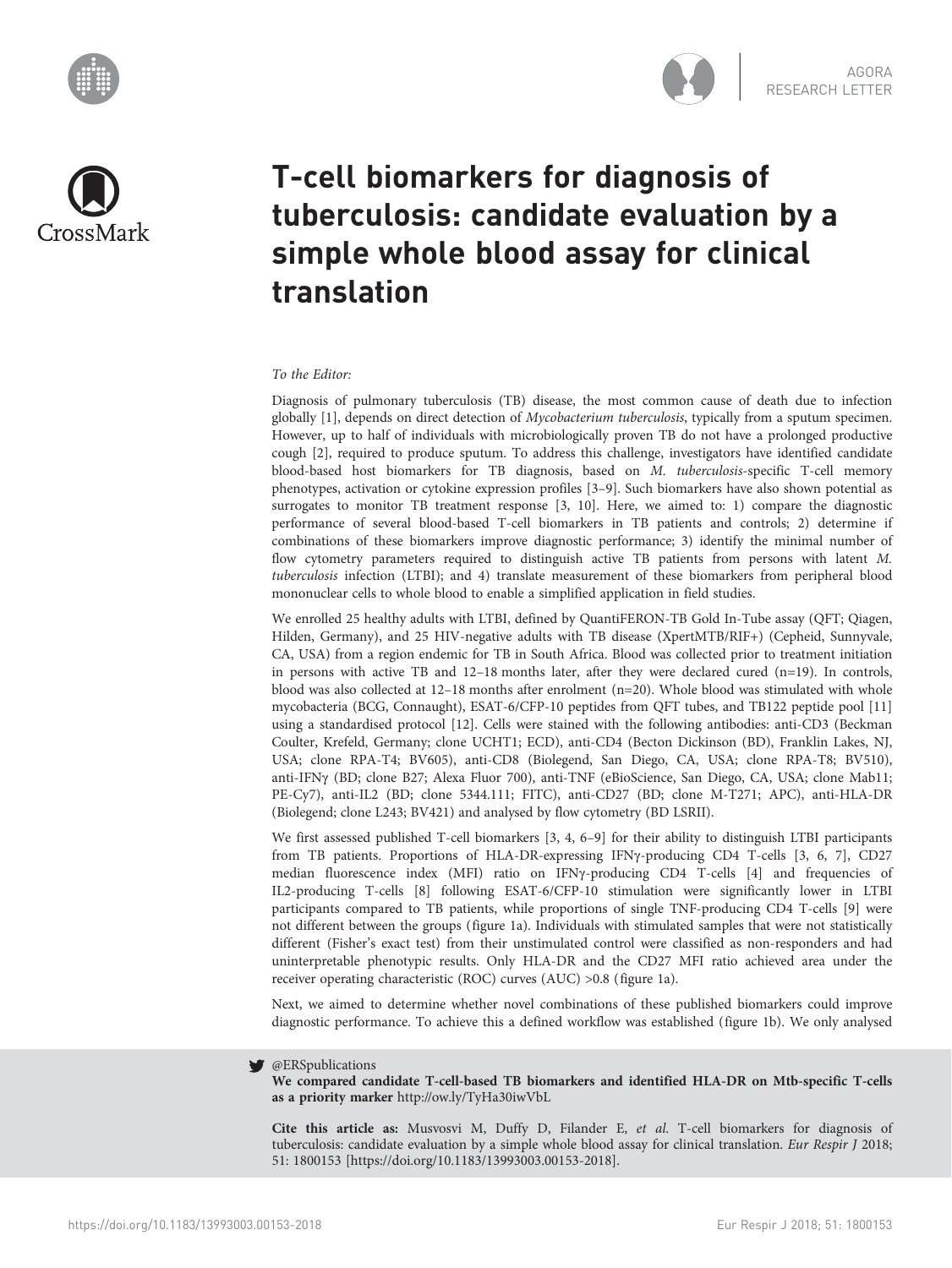<span id="page-1-0"></span>

FIGURE 1 Assessment of candidate T-cell-based tuberculosis (TB) biomarkers and identification of a minimal set of parameters that distinguish persons with active TB from those with latent Mycobacterium tuberculosis infection (LTBI). a) Proportions of ESAT-6/CFP-10-specific CD4 T-cells, defined by IFNγ production, expressing HLA-DR (black). CD27 median fluorescence index (MFI) ratios, calculated by dividing the CD27 MFI of total CD4 T-cells by the CD27 MFI on ESAT-6/CFP10-specific CD4 T-cells, defined by IFNγ production (red). Frequencies of IL2-producing T-cells (CD4 and CD8) following ESAT-6/CFP-10 stimulation (blue). Proportions of ESAT-6/CFP-10-specific CD4T cells, defined by IFNy, TNF, and/or IL2 production, producing TNF alone (orange). Phenotypic analysis was only performed on donors with a positive ESAT-6/CFP-10 response, defined using Fisher's exact test comparing unstimulated and stimulated samples. Comparison of the area under the receiver operating characteristic (ROC) curve (AUC) of the published biomarkers. It is important to note that a larger CD27 MFI ratio indicates reduced CD27 expression by M. tuberculosis-specific CD4 T-cells. b) Analysis workflow used to assess the performance of novel biomarker combinations. Blinded analysis of FCS files was performed in FlowJo X. Tables of raw frequencies, counts, and MFI values were imported into R for analysis. Background subtraction (subtracting unstimulated frequencies from the stimulated frequencies), and absolute counts [[13](#page-3-0)] of T-cell subsets were calculated in R. Prior to phenotypic analysis of specific T-cell subsets, the Fisher's exact test was used to determine if stimulation (i.e. BCG, ESAT-6/CFP-10, and TB122) induced a positive response (cytokine-positive counts significantly higher in stimulated than unstimulated sample). Responses were defined by p <0.05. c) Top 10 antigen-specific T-cell biomarker combinations ranked by the AUC (left plot). Only biomarker combinations detectable in more than 80% of patients and controls were evaluated. A total of 770 combinations were evaluated and the Benjamini Hochberg procedure was used to correct for multiple comparisons. All the top 10 biomarker combinations had a false discovery rate of <0.001. The pROC package in R was used to determine if AUCs were statistically different. Comparison of the sensitivity and specificity of each biomarker combination (top right plot). Summary graph on the bottom right depicts the proportions of HLA-DR+ ESAT-6/CFP-10-specific T-cells co-expressing IFNγ and TNF in LTBI before and after follow up, and those with active TB before and after TB treatment. Dashed line indicates the cut-off threshold.

cytokine combinations with a responder rate exceeding 80% in each study group, to reduce bias and ensure biomarker robustness. HLA-DR expression appeared in all the top 10 ranked combinations and was therefore the most informative feature (figure 1c). It should be noted that only CD4 and no CD8 T-cell specific features made the top 10. While we observed a range of AUCs (and confidence intervals) in the selected combinations, these were not statistically different from each other, likely due to the relatively small sample size of our study cohort. We then utilised the Youden index to determine threshold cut-offs that maximised sensitivity and specificity for each biomarker. Only HLA-DR expression on BCG-specific IFNγ+TNF+IL2- CD4 T-cells (regardless of CD27) reached 95% specificity and 95% sensitivity (figure 1c).

To reduce the assay cost and simplify analysis, we then sought to reduce the number of fluorescent flow cytometry parameters, while maintaining a high level of diagnostic performance. Analysis of up to four fluorescent parameters can be performed on small and cheap flow cytometers, which are more accessible in resource-constrained settings. Based on the assay performance described above, we selected HLA-DR expression on IFNγ and TNF co-expressing T-cells. Detection of antigen-specific T-cells co-expressing two cytokines was less affected by artefacts originating from autofluorescence or non-specific antibody staining, which are typically observed in single cytokine-producing cells (data not shown). In our dataset virtually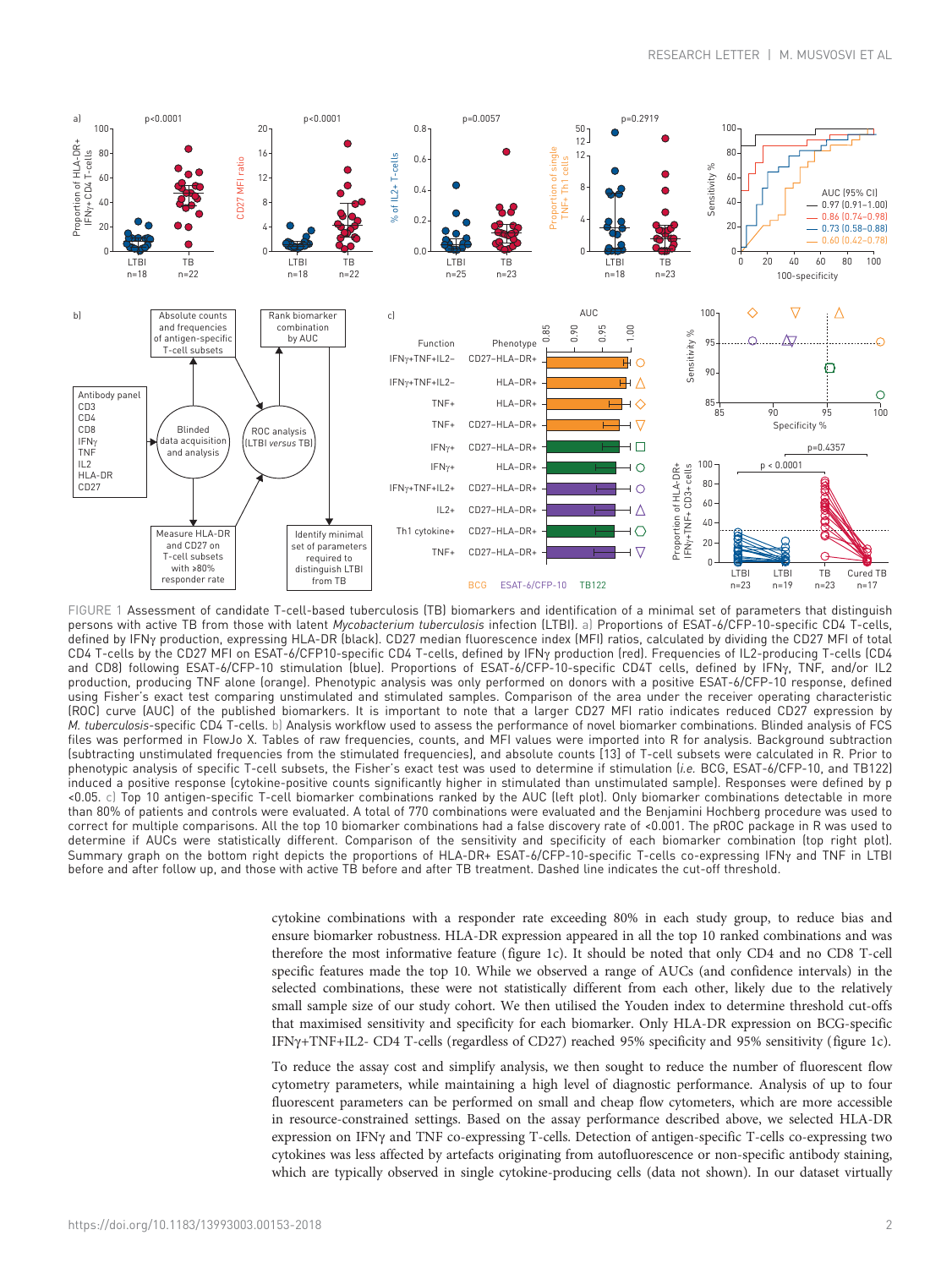<span id="page-2-0"></span>all M. tuberculosis-specific T-cells were CD4+, but since others have proposed that measurement of CD8+ responses might yield additional diagnostic value [\[5](#page-3-0)], we reasoned that gating on total CD3+ cells would encompass responses from both CD4+ and CD8+ cells. Although the choice of antigenic stimulus did not appear to influence biomarker performance [\(figure 1c](#page-1-0)), we focused on stimulation with M. tuberculosis-specific antigens ESAT-6/CFP-10, which may provide the additional advantage of distinguishing between persons sensitised by M. tuberculosis infection from those not sensitised (i.e. M. tuberculosis uninfected). This would expand the applicability of this blood-based diagnostic test for TB disease to also include diagnosis of M. tuberculosis infection.

Based on these considerations, we reanalysed the flow cytometry data, focusing on HLA-DR expression by IFNγ and TNF-expressing CD3+ T-cells using this four-colour panel, and ignored the presence of the other antibodies in the panel. LTBI participants were readily distinguishable from those with active TB (AUC 0.97, 95%CI 0.91–1.00) ([figure 1c](#page-1-0)). Importantly, expression of all the top 10 biomarkers (data not shown), and notably the proportion of HLA-DR+ M. tuberculosis-specific CD3+ T-cells co-expressing IFNγ and TNF (assessed with the four-colour panel; [figure 1c\)](#page-1-0), dropped to levels similar to those observed in healthy controls following successful treatment of TB patients.

Our study independently validated published T-cell diagnostic biomarkers using a whole blood-based approach, which is more amenable to translation to field testing than peripheral blood mononuclear cells (PBMCs). We systematically assessed all possible combinations of previously validated biomarkers and compared them head-to-head in the same population. Our results are in agreement with recent work showing that better discrimination was observed with HLA-DR expression compared to CD27 in PBMCs [\[7\]](#page-3-0). While previous studies have focused on measuring expression of HLA-DR or CD27 by M. tuberculosis-specific T-cells identified solely by IFNγ expression [\[3](#page-3-0), [5](#page-3-0)], our results suggest that a combination of two functional outcomes with phenotypic profiles may yield better diagnostic accuracy. Importantly, we demonstrate potential feasibility for a test based on a limited flow cytometry panel consisting of only four antibodies, which yielded a sensitivity of 86% and a specificity of 100% for diagnosis of active TB disease. These performance characteristics fall within the minimum target product profile recommended by a World Health Organization consensus meeting [[14](#page-3-0)]. Successful treatment of TB resulted in these biomarkers returning to levels observed in healthy persons with asymptomatic M. tuberculosis infection, corroborating high specificity for TB.

Although our study did not include participants co-infected with HIV, recent data demonstrated that HLA-DR expression on M. tuberculosis-specific T-cells was significantly higher in HIV-infected persons with active TB as compared to latently infected controls [[6, 7\]](#page-3-0). These results suggest that the simplified whole blood TB diagnostic assay likely has applicability in persons living with HIV. Key future steps are to determine the performance of T-cell-based biomarkers in HIV-infected and paediatric populations, including control groups of patients with other respiratory diseases. In conclusion, our data support further development of a simplified whole blood assay to measure HLA-DR expression on M. tuberculosis-specific T-cells for TB diagnosis and/or treatment monitoring.

### Munyaradzi Musvosvi<sup>1</sup>, Darragh Duffy<sup>2,3</sup>, Elizabeth Filander<sup>1</sup>, Hadn Africa<sup>1</sup>, Simbarashe Mabwe<sup>1</sup>, Lungisa Jaxa<sup>1</sup>, Nicole Bilek<sup>1</sup>, Alba Llibre<sup>2,3</sup>, Vincent Rouilly<sup>2,3</sup>, Mark Hatherill<sup>1</sup>, Matthew Albert<sup>2,3,4</sup>, Thomas J. Scriba<sup>1,5</sup> and Elisa Nemes  $\mathbf{D}^{1,5}$  $\mathbf{D}^{1,5}$  $\mathbf{D}^{1,5}$

<sup>1</sup>South African Tuberculosis Vaccine Initiative (SATVI), Institute of Infectious Disease and Molecular Medicine, and Division of Immunology, Dept of Pathology, University of Cape Town, Cape Town, South Africa. <sup>2</sup>Laboratory of Dendritic Cell Immunobiology, Dept of Immunology, Institut Pasteur, Paris, France. <sup>3</sup>INSERM U1223, Paris, France.<br><sup>4</sup>Cancer Immunology, Genentech, Inc., South San Francisco, CA, USA. <sup>5</sup>These authors contributed equally.

Correspondence: Munyaradzi Musvosvi, University of Cape Town, South African Tuberculosis Vaccine Initiative, Wernher and Beit South Building, Room S 2.01, Health Sciences Faculty, Cape Town, Western Cape, South Africa. E-mail: [Munyaradzi.Musvosvi@uct.ac.za](mailto:Munyaradzi.Musvosvi@uct.ac.za)

# Received: Dec 02 2017 | Accepted after revision: Feb 12 2018

Support statement: This work was supported by the Bill and Melinda Gates Foundation (OPP1114368), the Laboratoire d'Excellence "Milieu Intérieur" (ANR-10-LABX-69-01), and the European Commission-funded TBVAC2020 consortium (H2020-PHC-643381). M. Musvosvi was supported by the Carnegie Corporation of New York. Elisa Nemes is a Marylou Ingram Scholar. Funding information for this article has been deposited with the Crossref Funder Registry.

Conflict of interest: T.J. Scriba reports grants received from BMGF by University of Cape Town, during the conduct of the study. E. Nemes received grants from the Bill and Melinda Gates Foundation, during the conduct of the study.

### References

- 1 World Health Organization. WHO Global tuberculosis report 2017. Geneva, World Health Organization, 2017. Available from: [www.who.int/tb/publications/global\\_report/en/](http://www.who.int/tb/publications/global_report/en/)
- 2 Pai M, Behr MA, Dowdy D, et al. Tuberculosis. Nat Rev Dis Prim 2016; 2: 16076.